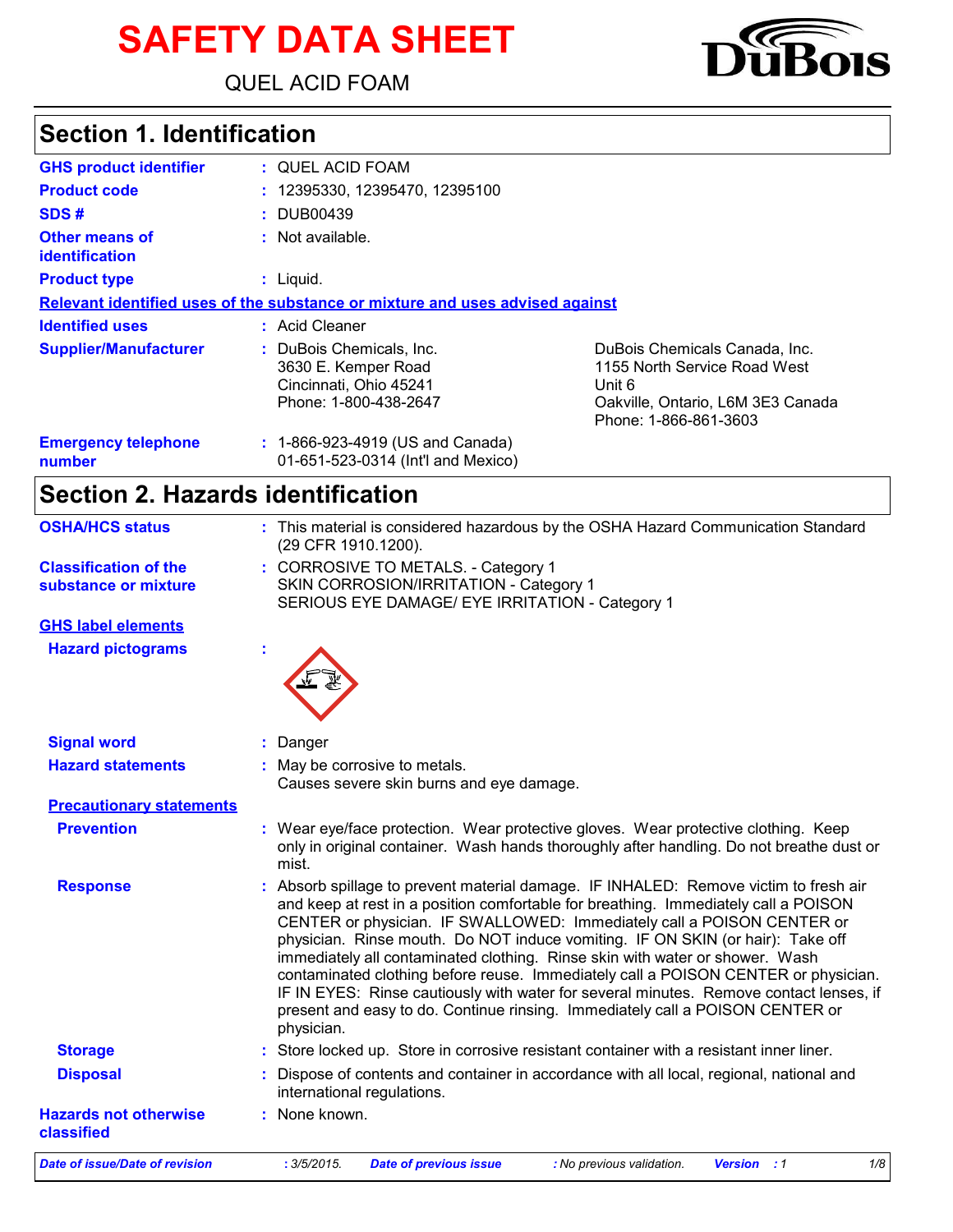### **Section 3. Composition/information on ingredients**

| <b>Ingredient name</b>                     | $\frac{9}{6}$ | <b>CAS number</b> |
|--------------------------------------------|---------------|-------------------|
| Phosphoric acid                            | $ 20 - 30$    | 7664-38-2         |
| $(2$ -methoxymethylethoxy) propanol        | $1 - 5$       | 34590-94-8        |
| Benzenesulfonic acid, C10-16-alkyl derivs. | 1 - 5         | 68584-22-5        |

Any concentration shown as a range is to protect confidentiality or is due to batch variation.

**There are no additional ingredients present which, within the current knowledge of the supplier and in the concentrations applicable, are classified as hazardous to health or the environment and hence require reporting in this section.**

**Occupational exposure limits, if available, are listed in Section 8.**

### **Section 4. First aid measures**

#### **Description of necessary first aid measures**

| <b>Eye contact</b>                                 | : Get medical attention immediately. Call a poison center or physician. Immediately flush<br>eyes with plenty of water, occasionally lifting the upper and lower eyelids. Check for and<br>remove any contact lenses. Continue to rinse for at least 10 minutes. Chemical burns<br>must be treated promptly by a physician.                                                                                                                                                                                                                                                                                                                                                                                                                                                                                                                                                         |
|----------------------------------------------------|-------------------------------------------------------------------------------------------------------------------------------------------------------------------------------------------------------------------------------------------------------------------------------------------------------------------------------------------------------------------------------------------------------------------------------------------------------------------------------------------------------------------------------------------------------------------------------------------------------------------------------------------------------------------------------------------------------------------------------------------------------------------------------------------------------------------------------------------------------------------------------------|
| <b>Inhalation</b>                                  | : Get medical attention immediately. Call a poison center or physician. Remove victim to<br>fresh air and keep at rest in a position comfortable for breathing. If it is suspected that<br>fumes are still present, the rescuer should wear an appropriate mask or self-contained<br>breathing apparatus. If not breathing, if breathing is irregular or if respiratory arrest<br>occurs, provide artificial respiration or oxygen by trained personnel. It may be<br>dangerous to the person providing aid to give mouth-to-mouth resuscitation. If<br>unconscious, place in recovery position and get medical attention immediately. Maintain<br>an open airway. Loosen tight clothing such as a collar, tie, belt or waistband.                                                                                                                                                  |
| <b>Skin contact</b>                                | : Get medical attention immediately. Call a poison center or physician. Wash<br>contaminated skin with soap and water. Remove contaminated clothing and shoes.<br>Wash contaminated clothing thoroughly with water before removing it, or wear gloves.<br>Continue to rinse for at least 10 minutes. Chemical burns must be treated promptly by a<br>physician. Wash clothing before reuse. Clean shoes thoroughly before reuse.                                                                                                                                                                                                                                                                                                                                                                                                                                                    |
| <b>Ingestion</b>                                   | : Get medical attention immediately. Call a poison center or physician. Wash out mouth<br>with water. Remove dentures if any. Remove victim to fresh air and keep at rest in a<br>position comfortable for breathing. If material has been swallowed and the exposed<br>person is conscious, give small quantities of water to drink. Stop if the exposed person<br>feels sick as vomiting may be dangerous. Do not induce vomiting unless directed to do<br>so by medical personnel. If vomiting occurs, the head should be kept low so that vomit<br>does not enter the lungs. Chemical burns must be treated promptly by a physician.<br>Never give anything by mouth to an unconscious person. If unconscious, place in<br>recovery position and get medical attention immediately. Maintain an open airway.<br>Loosen tight clothing such as a collar, tie, belt or waistband. |
| Most important symptoms/effects, acute and delayed |                                                                                                                                                                                                                                                                                                                                                                                                                                                                                                                                                                                                                                                                                                                                                                                                                                                                                     |
| <b>Potential acute health effects</b>              |                                                                                                                                                                                                                                                                                                                                                                                                                                                                                                                                                                                                                                                                                                                                                                                                                                                                                     |
| <b>Eye contact</b>                                 | : Causes serious eye damage.                                                                                                                                                                                                                                                                                                                                                                                                                                                                                                                                                                                                                                                                                                                                                                                                                                                        |
| <b>Inhalation</b>                                  | : May give off gas, vapor or dust that is very irritating or corrosive to the respiratory<br>system.                                                                                                                                                                                                                                                                                                                                                                                                                                                                                                                                                                                                                                                                                                                                                                                |
| <b>Skin contact</b>                                | : Causes severe burns.                                                                                                                                                                                                                                                                                                                                                                                                                                                                                                                                                                                                                                                                                                                                                                                                                                                              |
| <b>Ingestion</b>                                   | : May cause burns to mouth, throat and stomach.                                                                                                                                                                                                                                                                                                                                                                                                                                                                                                                                                                                                                                                                                                                                                                                                                                     |
| <b>Over-exposure signs/symptoms</b>                |                                                                                                                                                                                                                                                                                                                                                                                                                                                                                                                                                                                                                                                                                                                                                                                                                                                                                     |
| <b>Eye contact</b>                                 | : Adverse symptoms may include the following:<br>pain<br>watering<br>redness                                                                                                                                                                                                                                                                                                                                                                                                                                                                                                                                                                                                                                                                                                                                                                                                        |
| <b>Inhalation</b>                                  | : No specific data.                                                                                                                                                                                                                                                                                                                                                                                                                                                                                                                                                                                                                                                                                                                                                                                                                                                                 |
| Date of issue/Date of revision                     | : 3/5/2015.<br>2/8<br><b>Date of previous issue</b><br><b>Version</b><br>$\cdot$ :1<br>: No previous validation.                                                                                                                                                                                                                                                                                                                                                                                                                                                                                                                                                                                                                                                                                                                                                                    |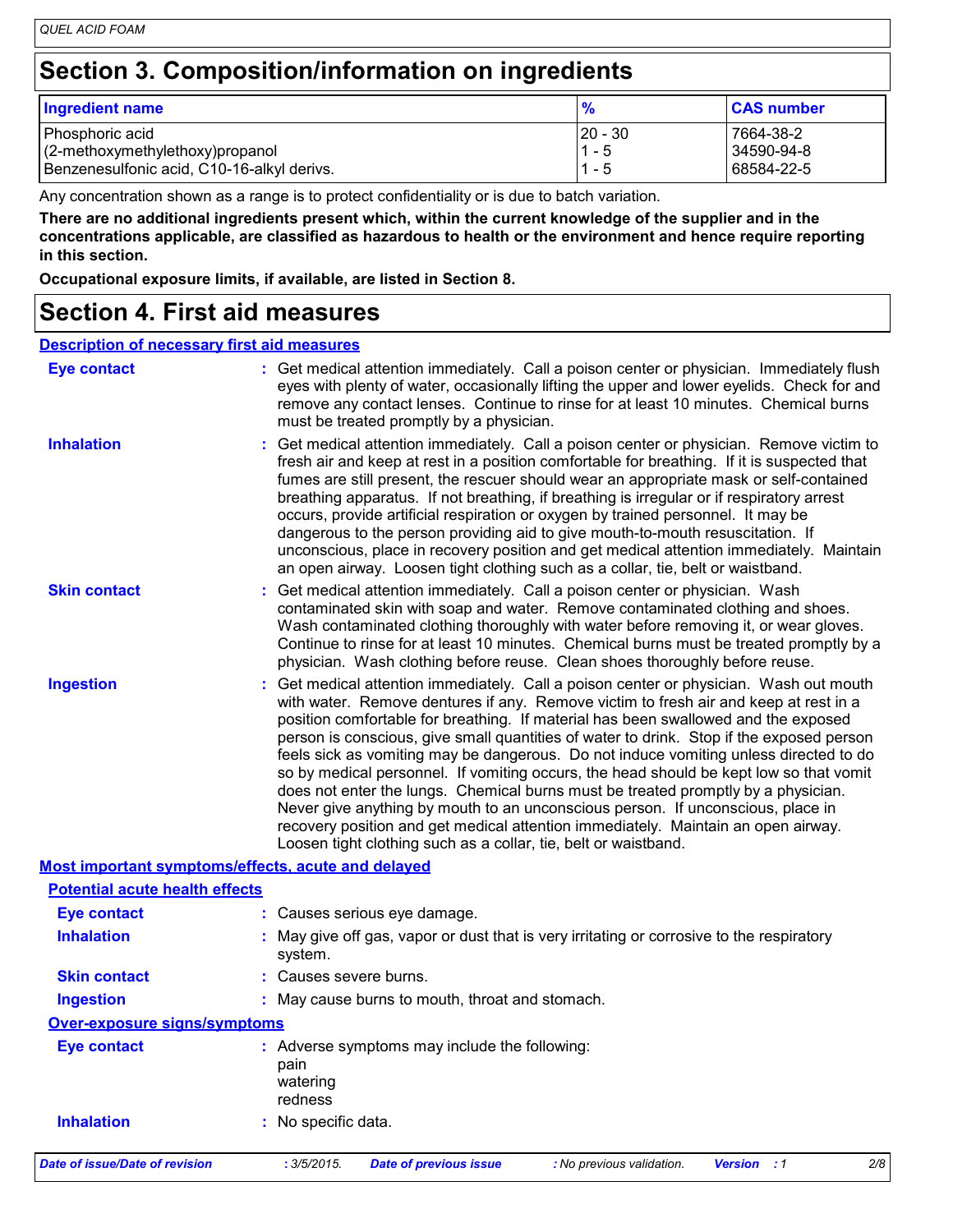## **Section 4. First aid measures**

| <b>Skin contact</b>                        | : Adverse symptoms may include the following:<br>pain or irritation<br>redness<br>blistering may occur                         |
|--------------------------------------------|--------------------------------------------------------------------------------------------------------------------------------|
| <b>Ingestion</b>                           | : Adverse symptoms may include the following:<br>stomach pains                                                                 |
|                                            | Indication of immediate medical attention and special treatment needed, if necessary                                           |
| <b>Notes to physician</b>                  | : Treat symptomatically. Contact poison treatment specialist immediately if large<br>quantities have been ingested or inhaled. |
| <b>Specific treatments</b>                 | : No specific treatment.                                                                                                       |
| See toxicological information (Section 11) |                                                                                                                                |
|                                            |                                                                                                                                |

### **Section 5. Fire-fighting measures**

| <b>Extinguishing media</b>                               |                                                                                                                                                                        |
|----------------------------------------------------------|------------------------------------------------------------------------------------------------------------------------------------------------------------------------|
| <b>Suitable extinguishing</b><br>media                   | : Use an extinguishing agent suitable for the surrounding fire.                                                                                                        |
| <b>Unsuitable extinguishing</b><br>media                 | : None known.                                                                                                                                                          |
| <b>Specific hazards arising</b><br>from the chemical     | : In a fire or if heated, a pressure increase will occur and the container may burst.                                                                                  |
| <b>Hazardous thermal</b><br>decomposition products       | Decomposition products may include the following materials:<br>carbon dioxide<br>carbon monoxide<br>phosphorus oxides                                                  |
| <b>Special protective</b><br>equipment for fire-fighters | Fire-fighters should wear appropriate protective equipment and self-contained breathing<br>apparatus (SCBA) with a full face-piece operated in positive pressure mode. |

## **Section 6. Accidental release measures**

| <b>Personal precautions</b>      | : No action shall be taken involving any personal risk or without suitable training.<br>Evacuate surrounding areas. Keep unnecessary and unprotected personnel from<br>entering. Do not touch or walk through spilled material. Do not breathe vapor or mist.<br>Provide adequate ventilation. Wear appropriate respirator when ventilation is<br>inadequate. Put on appropriate personal protective equipment.                                                                                                                                                                                                                                                                                                                                                                                                                                                       |
|----------------------------------|-----------------------------------------------------------------------------------------------------------------------------------------------------------------------------------------------------------------------------------------------------------------------------------------------------------------------------------------------------------------------------------------------------------------------------------------------------------------------------------------------------------------------------------------------------------------------------------------------------------------------------------------------------------------------------------------------------------------------------------------------------------------------------------------------------------------------------------------------------------------------|
| <b>Environmental precautions</b> | : Avoid dispersal of spilled material and runoff and contact with soil, waterways, drains<br>and sewers. Inform the relevant authorities if the product has caused environmental<br>pollution (sewers, waterways, soil or air).                                                                                                                                                                                                                                                                                                                                                                                                                                                                                                                                                                                                                                       |
| <b>Methods for cleaning up</b>   |                                                                                                                                                                                                                                                                                                                                                                                                                                                                                                                                                                                                                                                                                                                                                                                                                                                                       |
| <b>Small spill</b>               | : Stop leak if without risk. Move containers from spill area. Dilute with water and mop up<br>if water-soluble. Alternatively, or if water-insoluble, absorb with an inert dry material and<br>place in an appropriate waste disposal container. Absorb spillage to prevent material<br>damage. Dispose of via a licensed waste disposal contractor.                                                                                                                                                                                                                                                                                                                                                                                                                                                                                                                  |
| <b>Large spill</b>               | : Stop leak if without risk. Move containers from spill area. Absorb spillage to prevent<br>material damage. Approach release from upwind. Prevent entry into sewers, water<br>courses, basements or confined areas. Wash spillages into an effluent treatment plant<br>or proceed as follows. Contain and collect spillage with non-combustible, absorbent<br>material e.g. sand, earth, vermiculite or diatomaceous earth and place in container for<br>disposal according to local regulations (see Section 13). The spilled material may be<br>neutralized with sodium carbonate, sodium bicarbonate or sodium hydroxide. Dispose<br>of via a licensed waste disposal contractor. Contaminated absorbent material may pose<br>the same hazard as the spilled product. Note: see Section 1 for emergency contact<br>information and Section 13 for waste disposal. |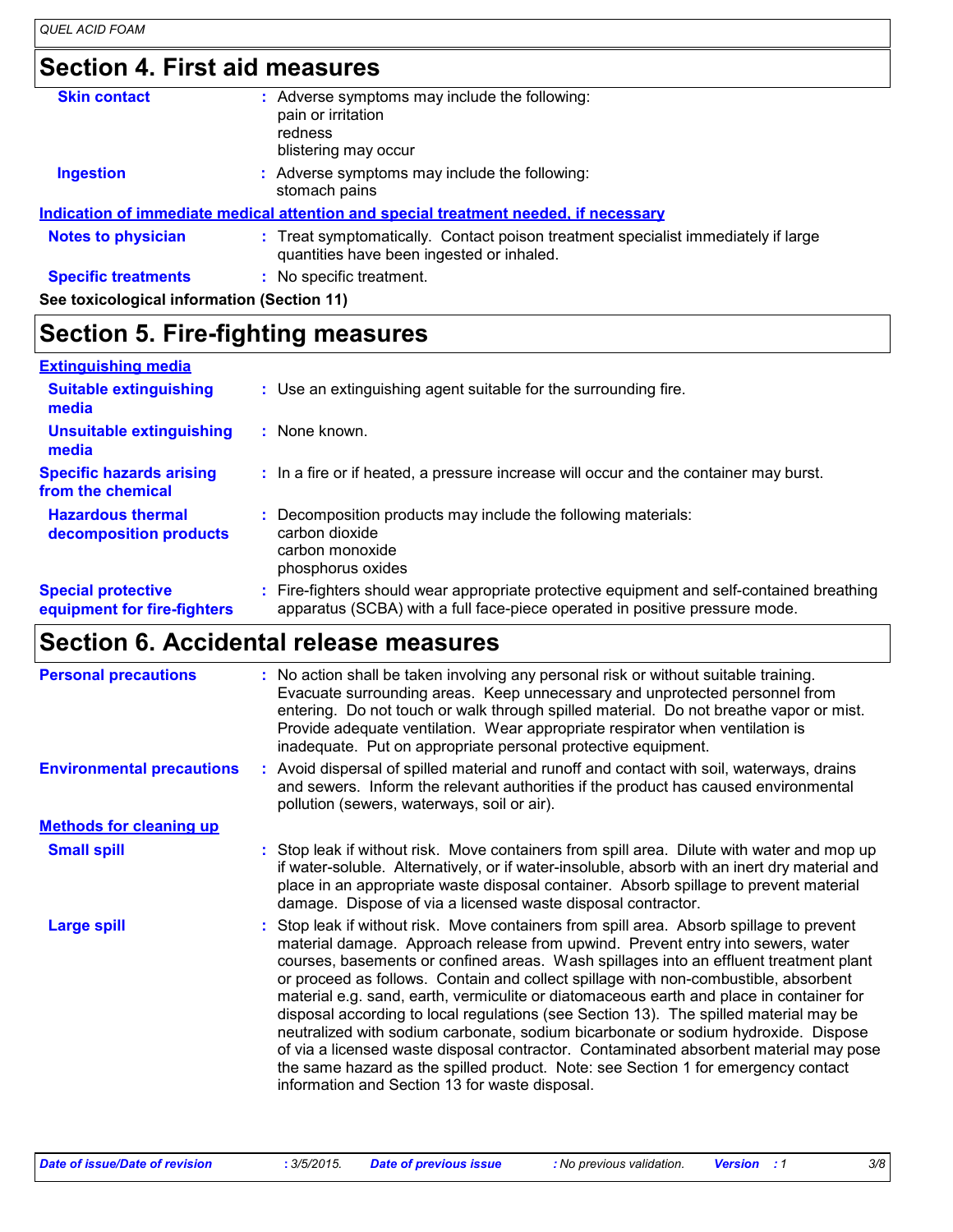## **Section 7. Handling and storage**

| <b>Handling</b> | : Put on appropriate personal protective equipment (see Section 8). Do not get in eyes or<br>on skin or clothing. Do not breathe vapor or mist. Do not ingest. If during normal use<br>the material presents a respiratory hazard, use only with adequate ventilation or wear<br>appropriate respirator. Keep in the original container or an approved alternative made<br>from a compatible material, kept tightly closed when not in use. Keep away from alkalis.<br>Empty containers retain product residue and can be hazardous. Do not reuse container.<br>Absorb spillage to prevent material damage.                   |
|-----------------|-------------------------------------------------------------------------------------------------------------------------------------------------------------------------------------------------------------------------------------------------------------------------------------------------------------------------------------------------------------------------------------------------------------------------------------------------------------------------------------------------------------------------------------------------------------------------------------------------------------------------------|
| <b>Storage</b>  | : Store in accordance with local regulations. Store in original container protected from<br>direct sunlight in a dry, cool and well-ventilated area, away from incompatible materials<br>(see Section 10) and food and drink. Store in corrosive resistant container with a<br>resistant inner liner. Store locked up. Separate from alkalis. Keep container tightly<br>closed and sealed until ready for use. Containers that have been opened must be<br>carefully resealed and kept upright to prevent leakage. Do not store in unlabeled<br>containers. Use appropriate containment to avoid environmental contamination. |

## **Section 8. Exposure controls/personal protection**

#### **Control parameters**

#### **Occupational exposure limits**

| <b>Ingredient name</b>                         | CAS#        | <b>ACGIH</b>                                                                                                                                  | <b>OSHA</b>                                                                                                                                                                                                                                                                                                                                     | <b>Mexico</b>                                                                                                                                                    |
|------------------------------------------------|-------------|-----------------------------------------------------------------------------------------------------------------------------------------------|-------------------------------------------------------------------------------------------------------------------------------------------------------------------------------------------------------------------------------------------------------------------------------------------------------------------------------------------------|------------------------------------------------------------------------------------------------------------------------------------------------------------------|
| Phosphoric acid                                | 7664-38-2   | TWA: 1 mg/m <sup>3</sup> 8 hours.<br>STEL: 3 mg/m <sup>3</sup> 15<br>minutes.                                                                 | TWA: 1 mg/m <sup>3</sup> 8 hours.                                                                                                                                                                                                                                                                                                               | LMPE-PPT: 1 $mg/m^3$ 8<br>hours.<br>LMPE-CT: $3 \text{ mg/m}^3$ 15<br>minutes.                                                                                   |
| (2-methoxymethylethoxy) 34590-94-8<br>propanol |             | TWA: 100 ppm 8 hours.<br>TWA: 606 mg/m <sup>3</sup> 8<br>hours.<br>STEL: 150 ppm 15<br>minutes.<br>STEL: 909 mg/m <sup>3</sup> 15<br>minutes. | TWA: 100 ppm 8 hours.<br>TWA: 600 mg/m <sup>3</sup> 8<br>hours.                                                                                                                                                                                                                                                                                 | LMPE-PPT: 100 ppm 8<br>hours.<br>LMPE-PPT: 60 mg/m <sup>3</sup><br>18 hours.<br>LMPE-CT: 900 mg/m <sup>3</sup><br>15 minutes.<br>LMPE-CT: 150 ppm 15<br>minutes. |
| <b>Engineering measures</b>                    |             |                                                                                                                                               | : If user operations generate dust, fumes, gas, vapor or mist, use process enclosures,<br>local exhaust ventilation or other engineering controls to keep worker exposure to<br>airborne contaminants below any recommended or statutory limits.                                                                                                |                                                                                                                                                                  |
| <b>Hygiene measures</b>                        |             | showers are close to the workstation location.                                                                                                | : Wash hands, forearms and face thoroughly after handling chemical products, before<br>eating, smoking and using the lavatory and at the end of the working period.<br>Appropriate techniques should be used to remove potentially contaminated clothing.<br>Wash contaminated clothing before reusing. Ensure that eyewash stations and safety |                                                                                                                                                                  |
| <b>Personal protection</b>                     |             |                                                                                                                                               |                                                                                                                                                                                                                                                                                                                                                 |                                                                                                                                                                  |
| <b>Respiratory</b>                             |             | working limits of the selected respirator.                                                                                                    | : If a risk assessment indicates this is necessary, use a properly fitted, air-purifying or<br>airfed respirator complying with an approved standard. Respirator selection must be<br>based on known or anticipated exposure levels, the hazards of the product and the safe                                                                    |                                                                                                                                                                  |
| <b>Hands</b>                                   | necessary.  |                                                                                                                                               | Chemical-resistant, impervious gloves complying with an approved standard should be<br>worn at all times when handling chemical products if a risk assessment indicates this is                                                                                                                                                                 |                                                                                                                                                                  |
| <b>Eyes</b>                                    |             | gases or dusts. Recommended: splash goggles                                                                                                   | Safety eyewear complying with an approved standard should be used when a risk<br>assessment indicates this is necessary to avoid exposure to liquid splashes, mists,                                                                                                                                                                            |                                                                                                                                                                  |
| Date of issue/Date of revision                 | : 3/5/2015. | <b>Date of previous issue</b>                                                                                                                 | : No previous validation.                                                                                                                                                                                                                                                                                                                       | 4/8<br><b>Version</b><br>$\cdot$ :1                                                                                                                              |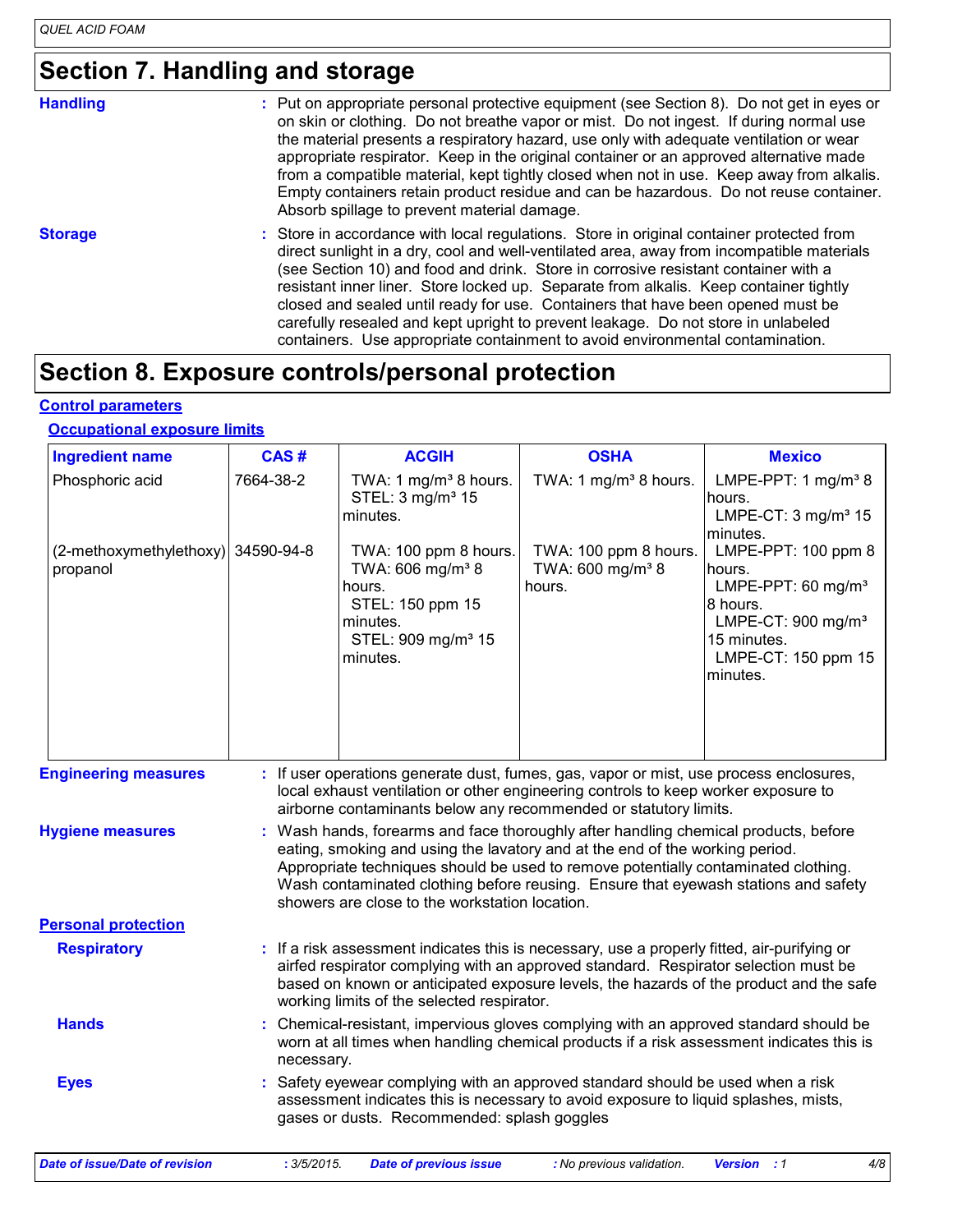## **Section 8. Exposure controls/personal protection**

| <b>Skin</b>                                          | : Personal protective equipment for the body should be selected based on the task being<br>performed and the risks involved and should be approved by a specialist before<br>handling this product.                                                                                                                             |
|------------------------------------------------------|---------------------------------------------------------------------------------------------------------------------------------------------------------------------------------------------------------------------------------------------------------------------------------------------------------------------------------|
| <b>Environmental exposure</b><br><b>controls</b>     | : Emissions from ventilation or work process equipment should be checked to ensure<br>they comply with the requirements of environmental protection legislation. In some<br>cases, fume scrubbers, filters or engineering modifications to the process equipment<br>will be necessary to reduce emissions to acceptable levels. |
| <b>Personal protective</b><br>equipment (Pictograms) |                                                                                                                                                                                                                                                                                                                                 |

## **Section 9. Physical and chemical properties**

#### **Appearance**

| <b>Physical state</b>                             | $:$ Liquid.                                                          |
|---------------------------------------------------|----------------------------------------------------------------------|
| <b>Color</b>                                      | $:$ Red.                                                             |
| Odor                                              | surfactant [Slight]                                                  |
| <b>Odor threshold</b>                             | Not available.                                                       |
| рH                                                | 1.4                                                                  |
| <b>Melting point</b>                              | Not available.                                                       |
| <b>Boiling point</b>                              | Not available.                                                       |
| <b>Flash point</b>                                | Closed cup: Not applicable. [Product does not sustain combustion.]   |
| <b>Burning time</b>                               | : Not applicable.                                                    |
| <b>Burning rate</b>                               | Not applicable.                                                      |
| <b>Evaporation rate</b>                           | Not available.                                                       |
| <b>Flammability (solid, gas)</b>                  | Not available.                                                       |
| Lower and upper explosive<br>(flammable) limits   | : Not available.                                                     |
| <b>Vapor pressure</b>                             | : Not available.                                                     |
| <b>Vapor density</b>                              | : Not available.                                                     |
| <b>Relative density</b>                           | : 1.13                                                               |
| <b>Solubility</b>                                 | Easily soluble in the following materials: cold water and hot water. |
| <b>Solubility in water</b>                        | Not available.                                                       |
| <b>Partition coefficient: n-</b><br>octanol/water | : Not available.                                                     |
| <b>Auto-ignition temperature</b>                  | : Not available.                                                     |
| <b>Decomposition temperature</b>                  | : Not available.                                                     |
| <b>Viscosity</b>                                  | Not available.                                                       |
| <b>Elemental Phosphorus</b>                       | : 7.11%                                                              |
| <b>VOC content</b>                                | $:$ Not available.                                                   |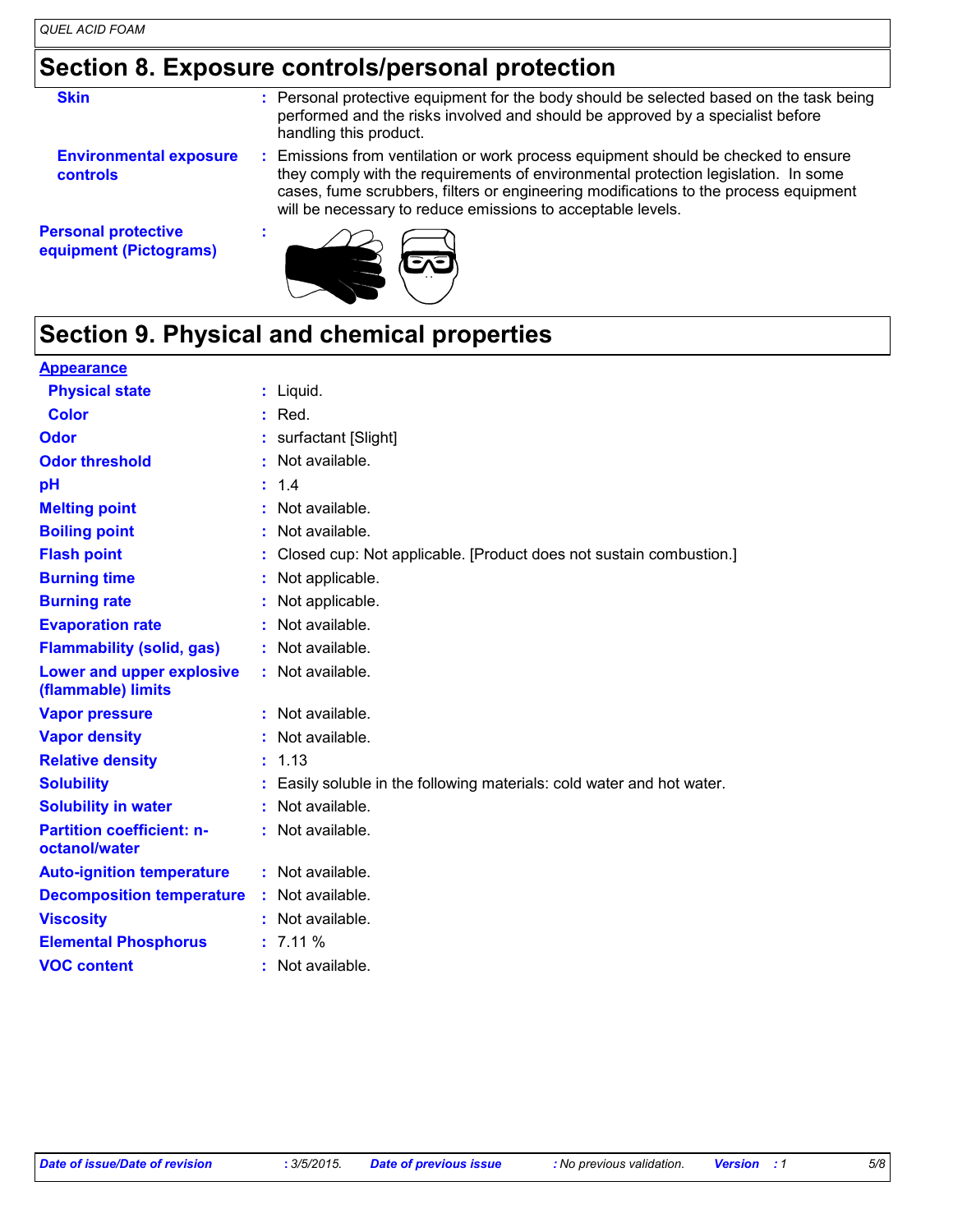## **Section 10. Stability and reactivity**

| <b>Reactivity</b>                            | : No specific test data related to reactivity available for this product or its ingredients.                                                                                                                                                                                                                                                                                                                                                                                                                                                                                                                                  |
|----------------------------------------------|-------------------------------------------------------------------------------------------------------------------------------------------------------------------------------------------------------------------------------------------------------------------------------------------------------------------------------------------------------------------------------------------------------------------------------------------------------------------------------------------------------------------------------------------------------------------------------------------------------------------------------|
| <b>Chemical stability</b>                    | : The product is stable.                                                                                                                                                                                                                                                                                                                                                                                                                                                                                                                                                                                                      |
| <b>Possibility of hazardous</b><br>reactions | : Under normal conditions of storage and use, hazardous reactions will not occur.                                                                                                                                                                                                                                                                                                                                                                                                                                                                                                                                             |
| <b>Conditions to avoid</b>                   | : No specific data.                                                                                                                                                                                                                                                                                                                                                                                                                                                                                                                                                                                                           |
| <b>Incompatible materials</b>                | : Extremely reactive or incompatible with the following materials: metals and alkalis.                                                                                                                                                                                                                                                                                                                                                                                                                                                                                                                                        |
| <b>Hazardous decomposition</b><br>products   | : Under normal conditions of storage and use, hazardous decomposition products should<br>not be produced.                                                                                                                                                                                                                                                                                                                                                                                                                                                                                                                     |
| <b>Storage</b>                               | : Store in accordance with local regulations. Store in original container protected from<br>direct sunlight in a dry, cool and well-ventilated area, away from incompatible materials<br>(see Section 10) and food and drink. Store in corrosive resistant container with a<br>resistant inner liner. Store locked up. Separate from alkalis. Keep container tightly<br>closed and sealed until ready for use. Containers that have been opened must be<br>carefully resealed and kept upright to prevent leakage. Do not store in unlabeled<br>containers. Use appropriate containment to avoid environmental contamination. |

## **Section 11. Toxicological information**

| <b>Information on toxicological effects</b>            |                                                                                                        |  |  |  |  |
|--------------------------------------------------------|--------------------------------------------------------------------------------------------------------|--|--|--|--|
| <b>Information on the likely</b><br>routes of exposure | Dermal contact. Eye contact. Inhalation.                                                               |  |  |  |  |
| <b>Potential acute health effects</b>                  |                                                                                                        |  |  |  |  |
| <b>Eye contact</b>                                     | : Causes serious eye damage.                                                                           |  |  |  |  |
| <b>Inhalation</b>                                      | May give off gas, vapor or dust that is very irritating or corrosive to the respiratory<br>system.     |  |  |  |  |
| <b>Skin contact</b>                                    | : Causes severe burns.                                                                                 |  |  |  |  |
| <b>Ingestion</b>                                       | : May cause burns to mouth, throat and stomach.                                                        |  |  |  |  |
|                                                        | Symptoms related to the physical, chemical and toxicological characteristics                           |  |  |  |  |
| <b>Eye contact</b>                                     | : Adverse symptoms may include the following:<br>pain<br>watering<br>redness                           |  |  |  |  |
| <b>Inhalation</b>                                      | : No specific data.                                                                                    |  |  |  |  |
| <b>Skin contact</b>                                    | : Adverse symptoms may include the following:<br>pain or irritation<br>redness<br>blistering may occur |  |  |  |  |
| <b>Ingestion</b>                                       | : Adverse symptoms may include the following:<br>stomach pains                                         |  |  |  |  |
|                                                        | Delayed and immediate effects and also chronic effects from short and long term exposure               |  |  |  |  |
| <b>Short term exposure</b>                             |                                                                                                        |  |  |  |  |
| <b>Potential immediate</b><br>effects                  | : Not available.                                                                                       |  |  |  |  |
| <b>Potential delayed effects</b>                       | : Not available.                                                                                       |  |  |  |  |
| <b>Long term exposure</b>                              |                                                                                                        |  |  |  |  |
| <b>Potential immediate</b><br>effects                  | : Not available.                                                                                       |  |  |  |  |
| <b>Potential delayed effects</b>                       | : Not available.                                                                                       |  |  |  |  |
| <b>Potential chronic health effects</b>                |                                                                                                        |  |  |  |  |
| Not available.                                         |                                                                                                        |  |  |  |  |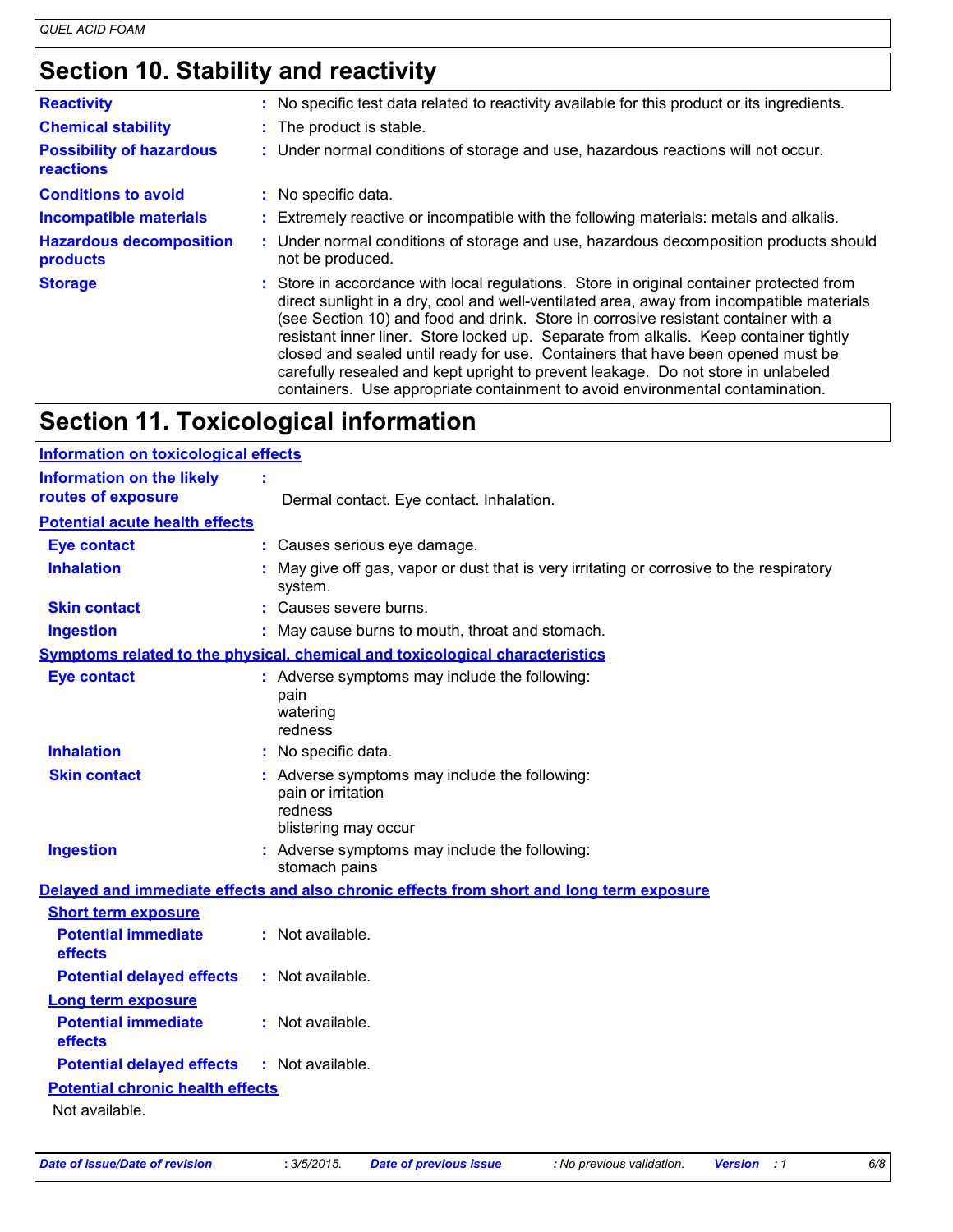## **Section 11. Toxicological information**

| <b>General</b>                  | : No known significant effects or critical hazards. |  |  |  |
|---------------------------------|-----------------------------------------------------|--|--|--|
| <b>Carcinogenicity</b>          | : No known significant effects or critical hazards. |  |  |  |
| <b>Mutagenicity</b>             | : No known significant effects or critical hazards. |  |  |  |
| <b>Teratogenicity</b>           | : No known significant effects or critical hazards. |  |  |  |
| <b>Developmental effects</b>    | : No known significant effects or critical hazards. |  |  |  |
| <b>Fertility effects</b>        | : No known significant effects or critical hazards. |  |  |  |
| lumariaal maaayyaa af taviaitu. |                                                     |  |  |  |

#### **Numerical measures of toxicity**

#### **Acute toxicity estimates**

| <b>Route</b>        | <b>ATE value</b> |
|---------------------|------------------|
| Oral                | 4751.6 mg/kg     |
| Dermal              | 101030.5 mg/kg   |
| Inhalation (vapors) | 555.7 mg/l       |

### **Section 12. Ecological information**

#### **Ecotoxicity :**

: Not available.

**Aquatic ecotoxicity**

Not available.

### **Section 13. Disposal considerations**

| <b>Waste disposal</b>      | : The generation of waste should be avoided or minimized wherever possible. Empty<br>containers or liners may retain some product residues. This material and its container<br>must be disposed of in a safe way. Dispose of surplus and non-recyclable products via<br>a licensed waste disposal contractor. Disposal of this product, solutions and any by-<br>products should at all times comply with the requirements of environmental protection<br>and waste disposal legislation and any regional local authority requirements. Avoid<br>dispersal of spilled material and runoff and contact with soil, waterways, drains and<br>sewers. |
|----------------------------|---------------------------------------------------------------------------------------------------------------------------------------------------------------------------------------------------------------------------------------------------------------------------------------------------------------------------------------------------------------------------------------------------------------------------------------------------------------------------------------------------------------------------------------------------------------------------------------------------------------------------------------------------|
| <b>RCRA</b> elaceification | D002 <i><u>Corrosive</u>l</i>                                                                                                                                                                                                                                                                                                                                                                                                                                                                                                                                                                                                                     |

#### **RCRA classification :** D002 [corrosive]

**Disposal should be in accordance with applicable regional, national and local laws and regulations.**

**Refer to Section 7: HANDLING AND STORAGE and Section 8: EXPOSURE CONTROLS/PERSONAL PROTECTION for additional handling information and protection of employees.**

### **Section 14. Transport information**

**IATA/IMDG/DOT/TDG: Please refer to the Bill of Lading/receiving documents for up to date shipping information.**

### **Section 15. Regulatory information**

| <b>U.S. Federal regulations</b>                                                   | : TSCA 12(b) one-time export: (2-methoxymethylethoxy) propanol              |
|-----------------------------------------------------------------------------------|-----------------------------------------------------------------------------|
|                                                                                   | TSCA 12(b) annual export notification: No products were found.              |
|                                                                                   | United States inventory (TSCA 8b): All components are listed or exempted.   |
|                                                                                   | Clean Water Act (CWA) 311: Phosphoric acid                                  |
|                                                                                   | <b>CERCLA:</b> Hazardous substances.: Phosphoric acid: 5000 lbs. (2270 kg); |
| <b>EPA Registration Number</b>                                                    | : Not available.                                                            |
| <b>Clean Air Act Section 112</b><br>(b) Hazardous Air<br><b>Pollutants (HAPS)</b> | : Not listed                                                                |
| <b>SARA 302/304</b>                                                               |                                                                             |
| <b>Composition/information on ingredients</b>                                     |                                                                             |
| No products were found.                                                           |                                                                             |